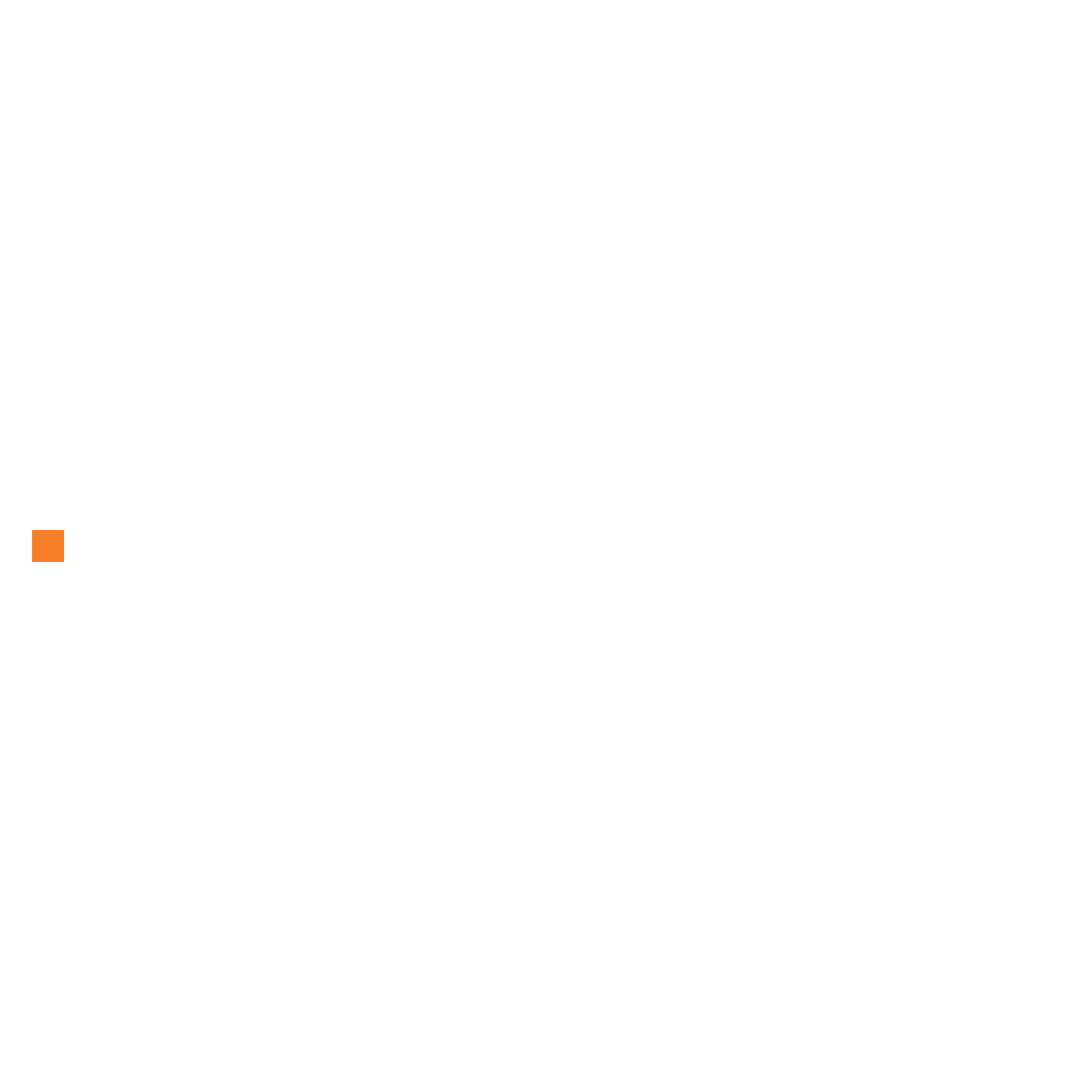# **CHAIRMAN'S REPORT**

As we embark on 2020 and a bold new year, I find it is important to give a nod to our heritage and governing philosophies. As a not-for-profit cooperative, South Carolina Federal Credit Union is overseen by a volunteer Board of Directors that establishes and reviews policies and procedures of the organization. It is my privilege to serve as Chairman this year, with this esteemed board, to help guide our credit union and best serve its membership.

This annual report and subsequent meeting are required by the National Credit Union Administration (NCUA) and our bylaws, but also offer us a fantastic opportunity to reflect on all of our accomplishments of the past year and look forward to what achievements 2020 will bring.

2019 was another robust year of accolades, with local publications and reader submitted feedback, awarding, us with a number of esteemed honors:

- *The Post & Courier* named us 2019 Charleston's Choice Winner for Best Financial Institution.
- *Charleston City Paper* named us Best of Charleston Winner Best Financial Institution and Best Mortgage Company.
- *Moultrie News* Readers' Choice named Southampton's Leigh Anne Cone the Best Banker in Mt. Pleasant.
- *Lowcountry Parent* named us Best Financial Institution.
- *Charleston Living Magazine* named us Best Credit Union.

These distinctions are both appreciated and well deserved. I believe each employee of the credit union contributes to its success, and these recognitions highlight the work of many hands across our footprint.

The impact on our membership and dedication to success is not attainable unless employees love what they do. The credit union leadership works hard to ensure employees have the tools they need to succeed. This is evident by the following outstanding awards from 2019:

- Seventh time Best Places to Work in South Carolina sixth place ranking in the state
- Fourth time Best Credit Union to Work for in the US #2 overall
- First time Glassdoor Top CEO award for Scott Woods
- Second time Glassdoor Best Places to Work 47th in the small/medium business category
- American Heart Association Workplace Health Achievement Award
- American Training and Development Excellence Award for Career Coaching

In an effort to maintain both a productive workforce and satisfied membership, we regularly solicit feedback to identify things we are doing well and opportunities for growth. The credit union uses a measurement system called Net Promoter Score® (NPS), which is a management tool used to gauge our members' satisfaction and loyalty. The following are some notable 2019 NPS accomplishments:

- South Carolina Federal's NPS exceeds all average industry scores and surpasses banking industry scores.
- Member experience scores are higher than the credit union industry benchmark.
- The level of service provided in our contact center and financial centers is best in class, yielding better scores than 75% of credit unions in the nation.

It is my pleasure as Chairman to congratulate the South Carolina Federal team on a job well done in 2019. The passion employees bring to their jobs every day flows to our members, business partners and peers. Thank you to my fellow board members, supervisory committee members, volunteer advisors and senior leadership for another year of sound governance.

#### **RICHARD I. BUCKNER**

Chairman, Board of Directors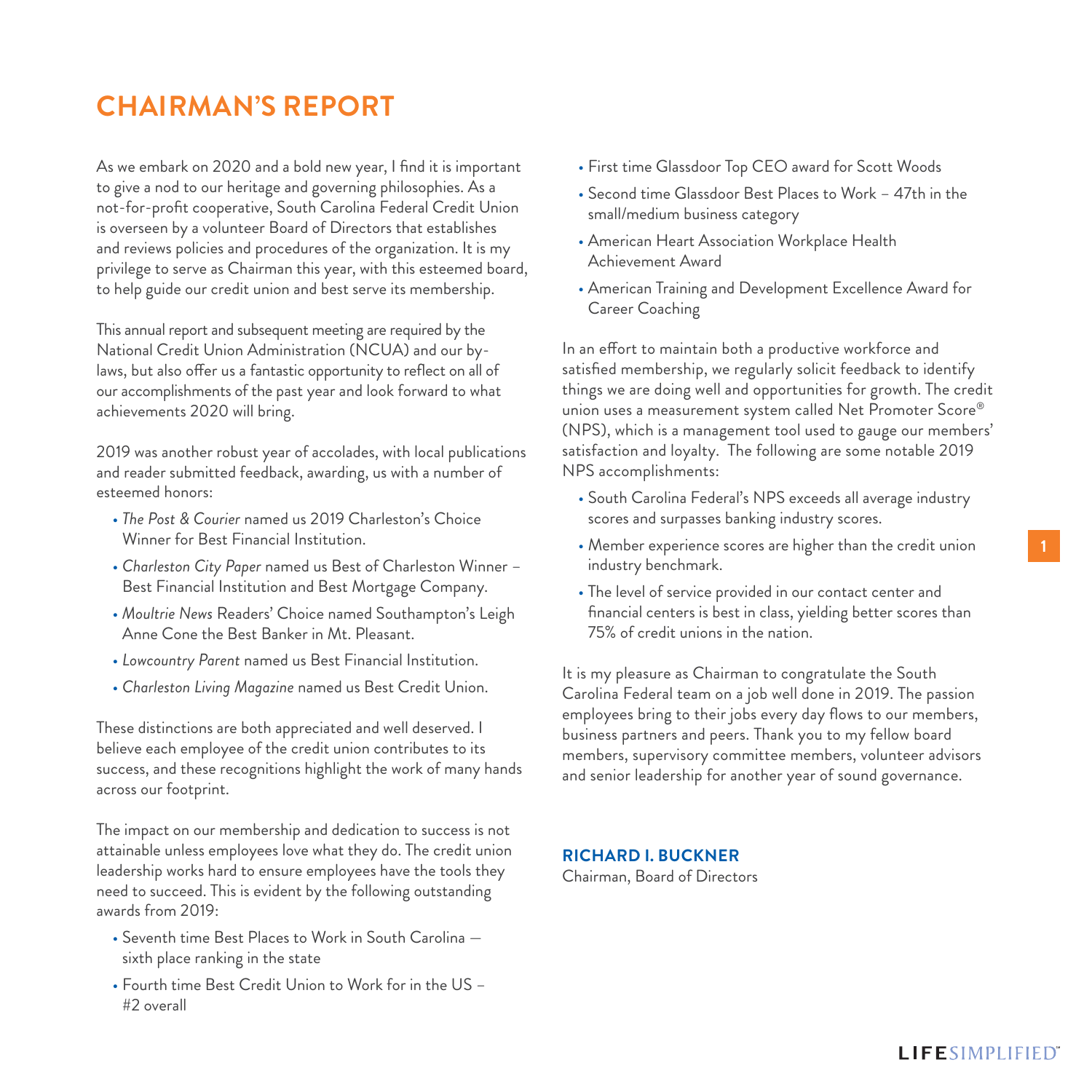### **PRESIDENT'S REPORT**

The theme for 2019 was one of growth! It was an exciting year as South Carolina Federal Credit Union continued to extend its reach and fulfill our goal of providing enhanced financial services across our state. It is humbling to think that our leadership and membership have brought us not only to our 84th year as a trusted financial institution and pillar of the communities in which we serve, but enabled us to continue to thrive and flourish.

In 2019, we were able to offer the South Carolina Federal Life Simplified<sup>SM</sup> experience through these new efforts:

- **Spartanburg** In April, we added Spartan Federal Credit Union to our field of membership, bringing South Carolina Federal to the upstate. The Greenville/Spartanburg market is a strong addition to our portfolio and a leader in the state's economic success.
- **Lexington** Through purchasing and renovating an existing financial center in this community, we were able to increase our foothold in the Columbia market. This new location on Sunset Boulevard has been a welcomed addition to our three existing financial centers in the area.
- **Florence** We continued to refine our presence and the Out of the Blue strategy in Florence with an exciting merger with Health Facilities Federal Credit Union, which was fully integrated in March of 2020.
- **Horry County** Through strategic planning and a continued goal to serve underserved populations, we were able to expand our field of membership to Horry County. The credit union is currently developing the future plans and strategy to best serve potential new members in this market.

This growth was achieved through great intention and with the cooperative principle of people helping people in mind. Through an increase in membership and access to financial services, we are able to drive down the cost for all and increase our ability to lend at healthy and competitive rates throughout our markets.

As the CEO of this thriving organization, I recognize that this success is not possible without the highest quality of employees. I am continually delighted to witness our teams go above and beyond for our members. It may be something as simple as an

extra phone call to ensure the member has all the tools they need to make a wise financial decision or providing financial literacy classes in grade schools for the youngest members of our communities. These efforts, though minor or momentary on their own, make a big impact, which is evidenced by the many awards the Chairman mentioned.

The numbers support the service level of excellence in 2019, as we surpassed our goals for loan growth, checking accounts, credit cards and utilization of our insurance products. Additionally, our Bank at Work team brought on 37 new company relationships across the state and SCF Solutions™, LLC, our Credit Union Service Organization (CUSO), helped members meet retirement goals, provided a variety of insurance coverage options, and rolled out health insurance offered through The IHC Group.

As security remains a top priority for all of us, we further invested in our information technology protection through encryption and card readers at ATMs, employee security training and financial center security system upgrades. We fully renovated our East Cooper financial center in Mt. Pleasant to better serve the members of that area, which has experienced massive growth in the last decade.

We introduced DOMOTO to you in our 2018 annual report, and it has truly been a year of DOing MOre TOgether. As a corporate marketing initiative, the campaign launched on television, radio, billboard and online marketing mediums, but the spirit was embodied by our financial centers, support teams, leadership and membership. Our award winning mortgage lending, strong community involvement efforts, financial literacy outreach, best employer status and top notch contact center member support brought DOMOTO to life.

In 2020, we look forward to another strong year, propelling this organization to unseen levels while providing our same trusted and exceptional member experience. Thank you for all you do!

#### **SCOTT WOODS, CPA**

President and Chief Executive Officer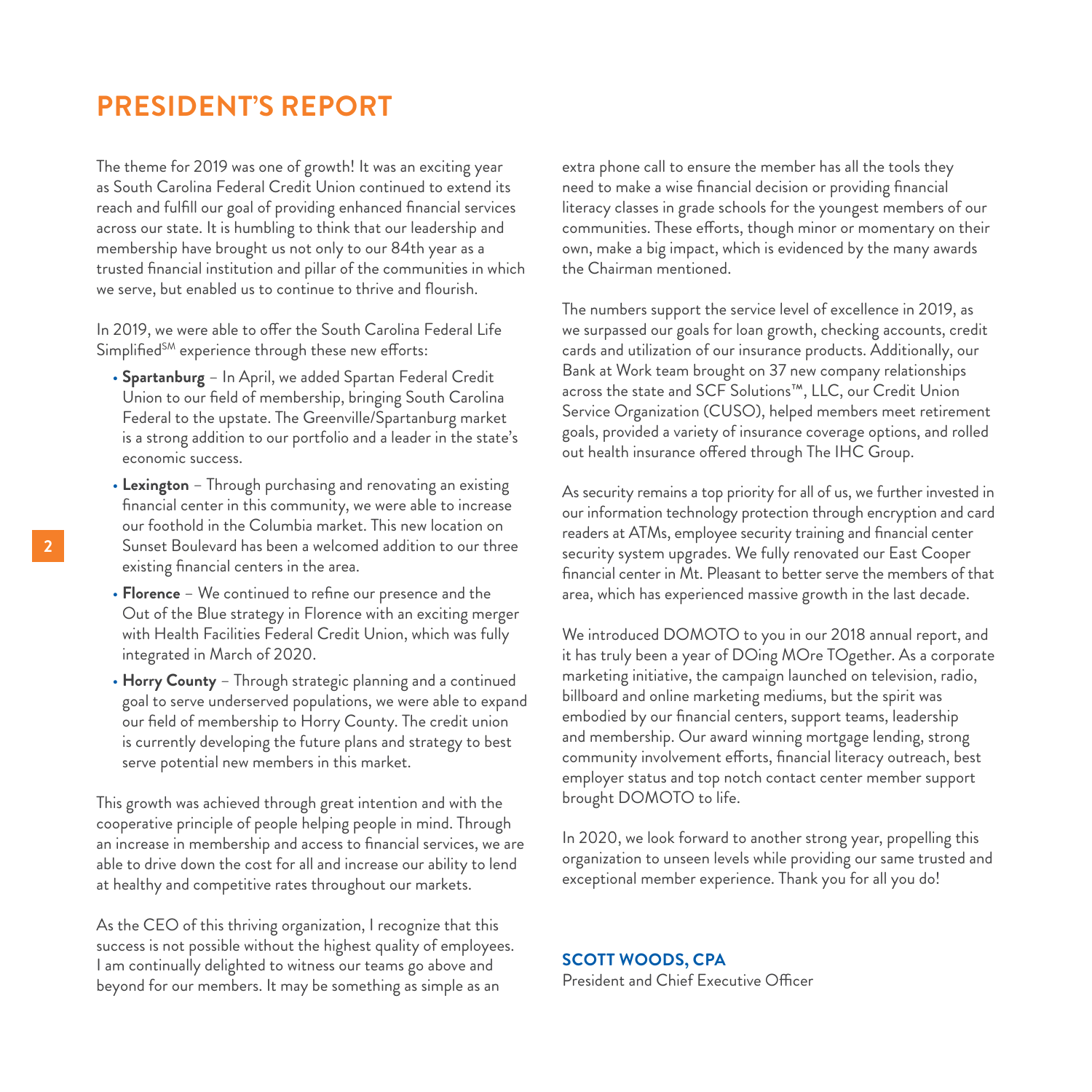# **SUPERVISORY COMMITTEE REPORT**

On behalf of the South Carolina Federal Credit Union Supervisory Committee, I am pleased to present the annual audit report for the year ended December 31, 2019.

By law, credit unions are required to have a Supervisory Committee, which is responsible for the oversight of all financial activities of the Credit Union, including the assessment of management practices required to safeguard South Carolina Federal's assets. At South Carolina Federal Credit Union, five volunteers, appointed by the credit union board, serve to meet the goals and objectives of the Committee.

Specifically, the Committee must determine the sufficiency of the following:

- **1.** Policies and procedures required to safeguard against errors and omissions and to avoid conflicts of interest
- **2.** The proper execution of policies, plans and procedures by credit union management
- **3.** Internal controls necessary to ensure the financial soundness and stability of the credit union
- **4.** Financial reports and accounting data prepared in a timely manner which properly reflect operations and results

The Committee utilizes the services of both internal and external audit personnel. The Committee regularly meets with the credit union's Audit Services Department to ensure that the department is performing appropriate operational, compliance and financial audits.

Additionally, the Committee meets with independent (external) auditors and federal regulatory examiners to review findings and recommendations, which provide reasonable assurances for adequate safeguarding of credit union assets.

In accordance with NCUA regulations, an independent audit is conducted annually of the credit union's financial reporting. The Committee engaged the services of Doeren Mayhew CPAs and Advisors to perform the 2019 Financial Statement Audit. The Committee has reviewed the audit and is pleased to report that the auditors have issued an unmodified opinion of the credit union's 2019 financial statements.

Based upon the Committee's review of internal and independent external audits, reports of examinations by regulators, and the Committee's own observations, the Committee has concluded that South Carolina Federal Credit Union has institutional practices and policies in place, which are sufficient to ensure that the membership's assets are safeguarded by the credit union.

The volunteer members of the Supervisory Committee are grateful for the opportunity to serve the members of South Carolina Federal Credit Union. We will continue to perform our duties to maintain the trust and confidence, which the members have placed in us.

#### **R. PATRICK FLYNN, ESQ.**

Chairman, Supervisory Committee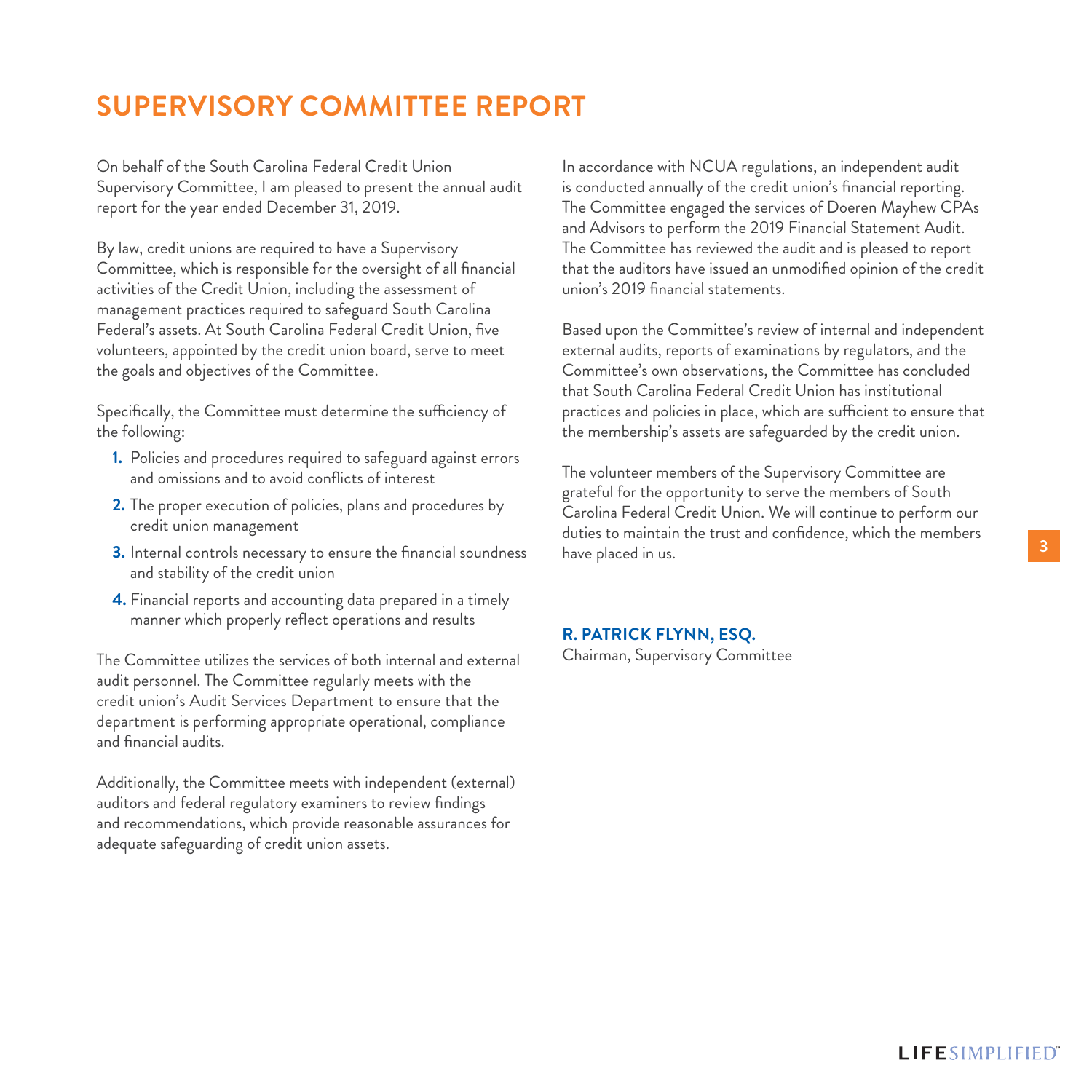### **CONSOLIDATED STATEMENTS OF FINANCIAL CONDITION**

As of December 31, 2019 and 2018

|                                                             | 2019              | 2018              |
|-------------------------------------------------------------|-------------------|-------------------|
| <b>ASSETS</b>                                               |                   |                   |
| Cash and cash equivalents                                   | \$<br>144,668,538 | 157,477,245<br>\$ |
| Loans held for sale                                         |                   | 2,986,950         |
| Loans to members, net of allowance for loan losses          | 1,462,774,711     | 1,430,454,687     |
| Federal Home Loan Bank (FHLB) stock                         | 8,482,100         | 10,907,900        |
| Accrued interest receivable                                 | 3,464,554         | 3,299,645         |
| Credit union owned life insurance (COLI)                    | 42,463,474        | 41,271,811        |
| Split-dollar life insurance (SDLI)                          | 49.171.661        | 40,066,412        |
| Prepaid and other assets                                    | 19,777,575        | 17,389,247        |
| Property and equipment                                      | 81,638,270        | 78,021,020        |
| Goodwill                                                    | 5,993,107         | 6,776,919         |
| National Credit Union Share Insurance Fund (NCUSIF) deposit | 13,106,748        | 12,596,554        |
| <b>TOTAL ASSETS</b>                                         | \$1,831,540,738   | \$1,801,248,390   |

| LIABILITIES AND MEMBERS' EQUITY              |                 |                 |
|----------------------------------------------|-----------------|-----------------|
| Liabilities:                                 |                 |                 |
| Members' shares and savings accounts         | \$1,436,011,536 | \$1,357,224,166 |
| Borrowed funds                               | 161,073,661     | 221,046,875     |
| Accrued expenses and other liabilities       | 21,838,652      | 25,061,313      |
| Total liabilities                            | 1,618,923,849   | 1,603,332,354   |
| <b>Members' Equity:</b>                      |                 |                 |
| Regular reserve                              | 16,159,488      | 16,159,488      |
| Undivided earnings                           | 193,678,319     | 181,756,548     |
| Equity acquired through merger               | 2,779,082       |                 |
| Total members' equity                        | 212,616,889     | 197,916,036     |
| <b>TOTAL LIABILITIES AND MEMBERS' EQUITY</b> | \$1,831,540,738 | \$1,801,248,390 |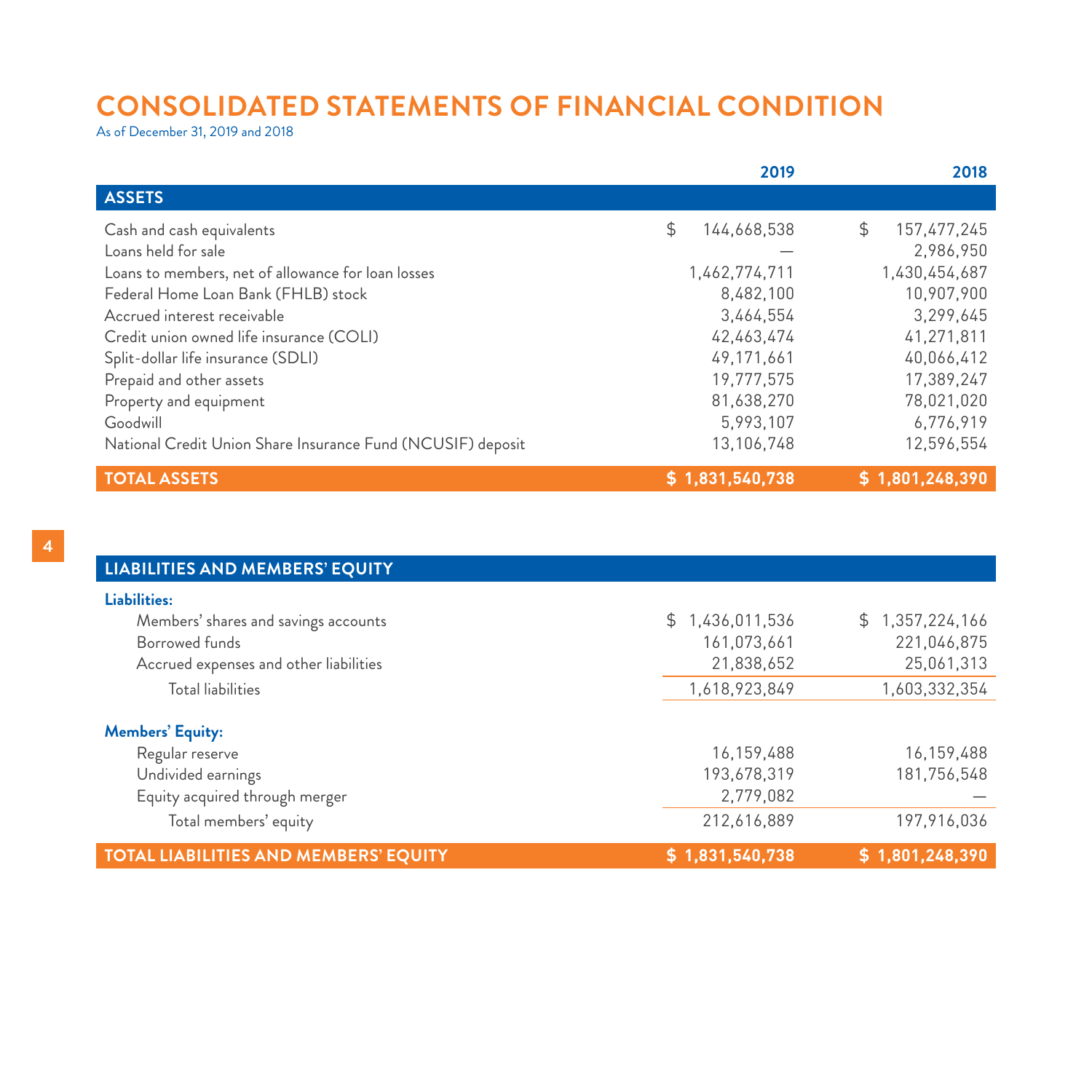# **CONSOLIDATED STATEMENTS OF INCOME**

Years ended December 31, 2019 and 2018

|                                                     | 2019             |                  | 2018       |
|-----------------------------------------------------|------------------|------------------|------------|
| <b>INTEREST INCOME</b>                              |                  |                  |            |
| Loans to members                                    | \$<br>62,448,911 | $$\mathfrak{S}$$ | 56,653,753 |
| Investments                                         | 3,224,426        |                  | 2,376,801  |
| Total interest income                               | 65,673,337       |                  | 59,030,554 |
| <b>INTEREST EXPENSE</b>                             |                  |                  |            |
| Members' shares and savings accounts                | 5,177,890        |                  | 2,805,481  |
| Borrowed funds                                      | 4,395,505        |                  | 3,978,865  |
| Total interest expense                              | 9,573,395        |                  | 6,784,346  |
| Net interest income                                 | 56,099,942       |                  | 52,246,208 |
| Provision for loan losses                           | 2,480,000        |                  | 3,505,000  |
| Net interest income after provision for loan losses | 53,619,942       |                  | 48,741,208 |
| <b>NON-INTEREST INCOME</b>                          |                  |                  |            |
| Fees and service charges                            | 18,293,576       |                  | 17,628,271 |
| Interchange income                                  | 13,395,201       |                  | 12,390,628 |
| Other income                                        | 3,758,854        |                  | 4,110,230  |
| Insurance income                                    | 2,571,298        |                  | 2,293,920  |
| COLI and SDLI income                                | 2,133,522        |                  | 2,023,545  |
| Gain on sale of mortgage loans                      | 997,385          |                  | 474,760    |
| Total non-interest income                           | 41,149,836       |                  | 38,921,354 |
| <b>NON-INTEREST EXPENSE</b>                         |                  |                  |            |
| Compensation and benefits                           | 44,913,397       |                  | 40,588,347 |
| Office operations                                   | 20,866,168       |                  | 18,598,385 |
| Office occupancy                                    | 6,001,453        |                  | 5,445,935  |
| Other expense                                       | 3,744,642        |                  | 3,286,948  |
| Professional and outside services                   | 2,917,122        |                  | 3,400,866  |
| Advertising costs                                   | 2,250,412        |                  | 1,656,491  |
| Loan servicing                                      | 2,154,813        |                  | 1,991,340  |
| Total non-interest expense                          | 82,848,007       |                  | 74,968,312 |
| <b>NET INCOME</b>                                   | \$<br>11,921,771 | \$               | 12,694,250 |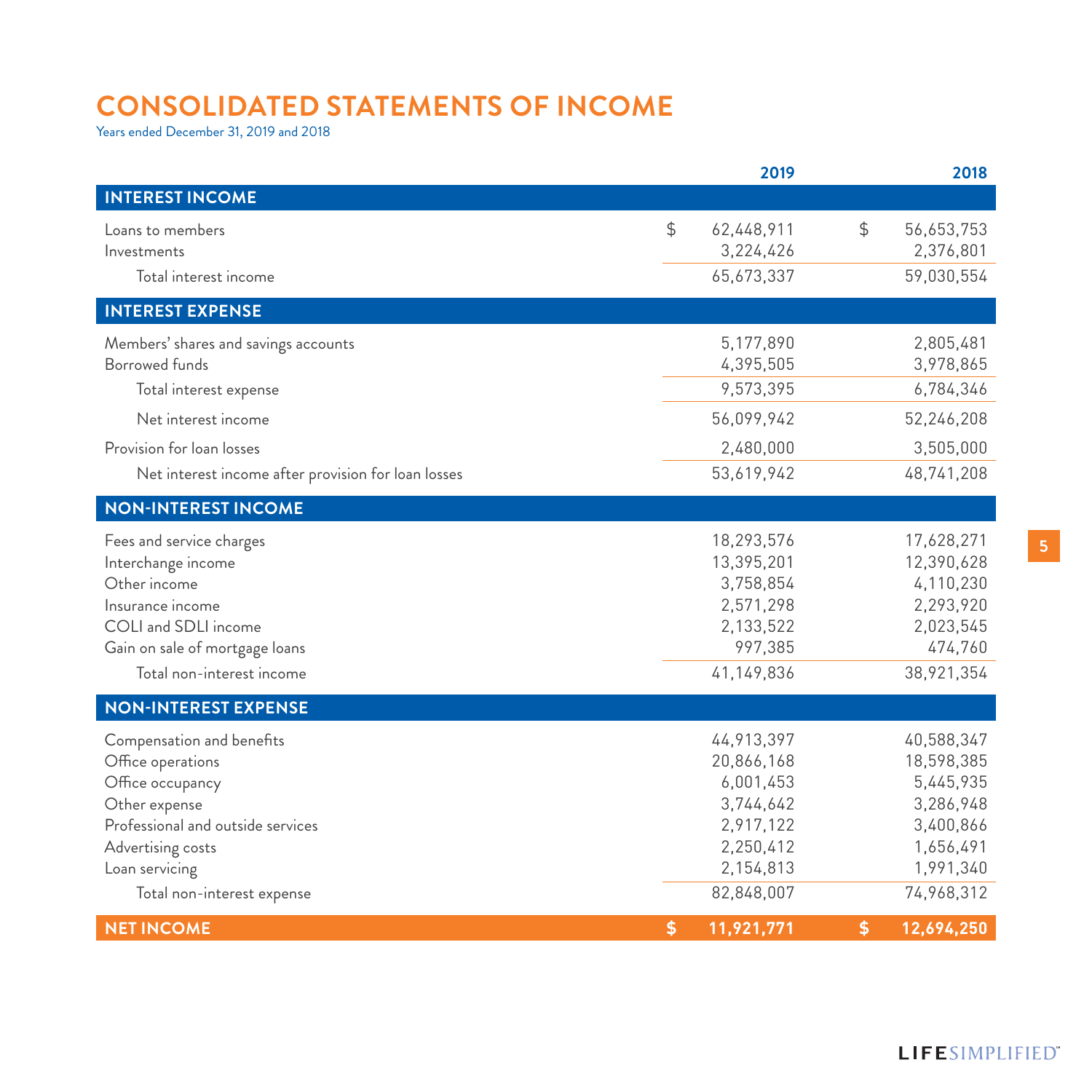### **ANNUAL MEETING MINUTES**

#### **MONDAY, APRIL 22, 2019 2:00 P.M.**

#### **ATTENDEES**

#### **BOARD OF DIRECTORS:**

**Mary L. Whited, CPA**, Chairman **George H. Shaver**, Vice Chairman **Richard I. Buckner**, Secretary **J. Ralph Cathey**, Treasurer **COL Kelvin L. Brown**, Member **BG J. Emory Mace (Ret.)**, Member **Joseph E. Bolchoz, Jr.**, Member

#### **SUPERVISORY COMMITTEE:**

**CAPT R. Patrick Flynn, Esq.**, Chairman **Michelle P. Kelley, Esq.**, Vice Chairman **Matthew Alexander**, Secretary **Joseph S. Daning**, Member **Joseph E. Bolchoz, Jr.**, Board Liaison

#### **VOLUNTEER ADVISORS:**

**Robert E. Bendetti, Jr., CPA LTC Robert Spafford** (absent)

#### **MANAGEMENT:**

**Scott Woods, CPA**, President/CEO **Joe Grech, CPA**, CFO, Finance **Beth Jaskiewicz**, SVP, Marketing **Brad Williams**, CTO, Information Technology **Margaret Miller**, SVP, Audit Services **Leslie Norris**, SVP, HR and Development **John Tant**, Consulting SVP, Lending Services **Trey Gantt**, SVP, Lending Services **Bonnie Ciuffo**, President, SCF Solutions™, LLC

#### **TRANSCRIBING:**

**Natalie Geiger**, Executive Administrator to the CEO

#### **SOUTH CAROLINA FEDERAL CREDIT UNION 2019 ANNUAL MEMBERSHIP MEETING**

South Carolina Federal Credit Union held its 83rd Annual Membership Meeting on April 22, 2019, in its operations center, 6265 Rivers Avenue, North Charleston, South Carolina. Ms. Mary L. Whited, Board Chairman, called the meeting to order at 2:00 p.m. She asked everyone to rise for the Pledge of Allegiance led by Colonel Kelvin Brown, followed by the invocation led by Brigadier General Emory Mace (Ret.). Attendees were then asked to be seated for the business portion of the meeting.

Ms. Whited asked if a quorum of the membership was present. Mr. Buckner confirmed a quorum was present, and with that, Ms. Whited declared the 2019 Annual Membership Meeting officially in session. Ms. Whited introduced herself as the Chairman and subsequently introduced all members of the Board of Directors, Supervisory Committee, Volunteer Advisors (excluding LTC Spafford, who was absent) and the President and CEO.

Ms. Whited requested a motion to approve the minutes of the annual membership meeting held April 23, 2018. COL Brown moved for approval of the minutes, and Mr. Cathey seconded. Ms. Whited asked all in favor to say "aye." All board members said "aye," and with that, the minutes were declared approved.

At this time, Ms. Whited invited Mr. Cathey to the podium to provide the **Treasurer's Report** and share the 2018 year-end figures with the membership:

- **Dividends Paid to Members** South Carolina Federal paid \$2.8 million in dividends to members in 2018, compared to \$2.0 million in 2017. This was a 38% increase, which resulted from higher rates and deposit balances.
- **Deposit and Loan Growth** Deposits increased by 7.2%, while Loans increased by 10.3%.
- **Asset Growth** Assets are all tangible property or rights such as loans, investments, cash and receivables owned by the credit union. Assets increased by 9.3%, or \$153 million, and ended 2018 with \$1.8 billion in assets.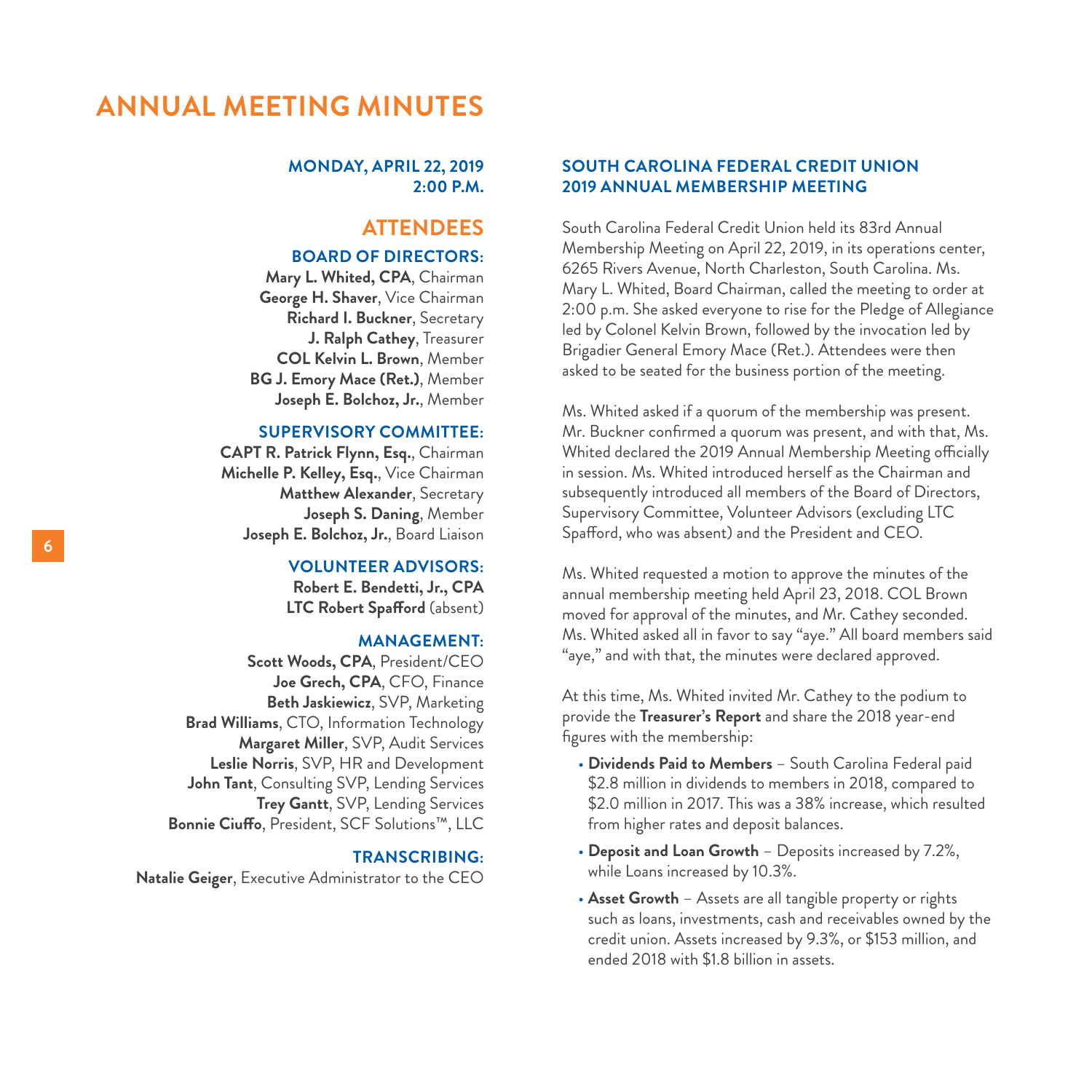### **ANNUAL MEETING MINUTES** (continued)

- **Delinquency** This represents the percentage of borrowers who are late paying back their loans. Our delinquency decreased from 0.27% at year-end 2017 to 0.26% at yearend 2018.
- **Net Worth** Also known as members' equity, Net Worth represents accumulated earnings of the credit union that are set aside to guarantee the safety and security of member deposits. Net Worth is measured as a percent of total assets. Net Worth decreased from 11.24% at year-end 2017 to 10.98% at yearend 2018. This is a very strong number, which is well within federal regulations, and within the capital plan established by the board to ensure the safety of member deposits.

This concluded the Treasurer's Report.

Ms. Whited thanked Mr. Cathey for the Treasurer's Report and turned the floor over to CAPT Flynn for the **Supervisory Committee Report**. CAPT Flynn referred to page 3 of the 2018 Annual Report for the formal Supervisory Committee Report. As stated in the 2018 Annual Report, the Committee engaged the services of Doeren Mayhew CPAs and Advisors to perform the 2018 Financial Statement Audit for the credit union. The committee reviewed the audit and confirmed that the auditors issued an unmodified opinion of the credit union's 2018 financial statements. Based on the committee's review of the internal and independent external audits, reports of examinations by regulators, and the committee's own observations, the committee concluded that South Carolina Federal Credit Union has intuitional practices and policies in place sufficient to ensure the membership's assets are safeguarded by the credit union. This concluded the report of the Supervisory Committee, at which time the floor was turned back over to the board chairman.

Ms. Whited thanked CAPT Flynn for his report and asked if there was any unfinished business, but there was none. Ms. Whited asked if there was any new business, and at this time, she returned the floor to Mr. Woods to recognize our scholarship winners. He named and congratulated each of the 2019 credit union scholarship winners for traditional college/university (with scholarships totaling \$30,500) and the credit union technical college scholarship winners (with scholarships totaling \$19,500). Mr.

Woods extended sincere appreciation to scholarship judges Joseph Daning, Anne Shaver and Dr. Anne Mace. He also recognized the South Carolina Federal Credit Union Foundation and the charities it supports. Employees pledged over \$87,000 to the external charities, and the credit union matched the first \$50,000 of those pledges. In addition, employees pledged over \$18,000 to support the credit union's Employee Relief Fund. At this time, Mr. Woods turned the floor back over to the board chairman.

Ms. Whited asked if there was any additional new business. Hearing none, she turned the floor over to BG Mace for the **Nominating Committee Report** and election results. At the end of 2018, two positions on the Board were open for renewal. An announcement was placed in the January, February, March and April 2019 issues of our *In Balance* member newsletter; however, no nominations were received from the membership. Based on the individuals' qualifications, their commitment to service to South Carolina Federal Credit Union, and in accordance with Article 6, Section 3 of the Credit Union bylaws, the Nominating Committee recommended Richard I. Buckner and J. Ralph Cathey, each to serve on the Board of Directors for a threeyear term to expire in April 2022. Therefore, in accordance with Article 5, Section 1 of the Credit Union bylaws, **Richard I. Buckner** and **J. Ralph Cathey** were elected by acclamation to the Board of Directors of South Carolina Federal. This concluded the report, and the floor was turned back over to the board chairman.

Ms. Whited thanked BG Mace and the members of the Nominating Committee, then reintroduced President and CEO Scott Woods for the President's Report.

Mr. Woods reflected on 2018 being a full, comprehensive and accomplished year for South Carolina Federal Credit Union. We are in our 83rd year as a trusted financial institution and pillar of the communities in which we serve. However, we look very different in 2019 than we did in 1936.

We saw 2018 as a year that exemplified these shifts and the growth associated with progress. In 2018, we added Florence, South Carolina into our field of membership, complete with the activation of three new financial centers to enhance our portfolio.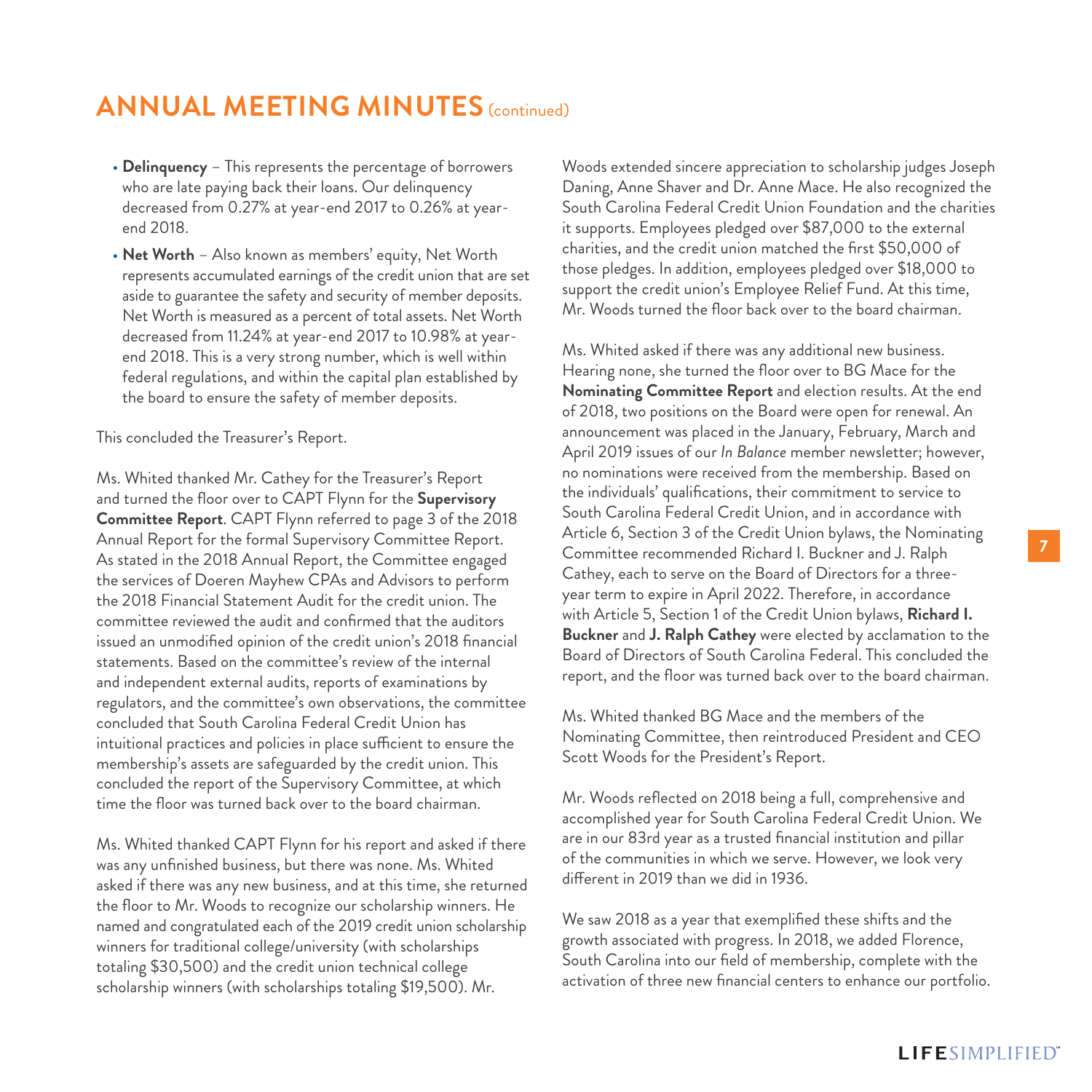### **ANNUAL MEETING MINUTES** (continued)

We appeared "Out of the Blue" to introduce acquired and potential members to the credit union difference. We surprised and delighted with pop up events, member perks and philanthropic opportunities to show our commitment to being not only a good financial institution, but a valuable member of the community.

Our entry strategy and the overall growth into a new market was done with great intention and a goal to benefit the whole of our membership. In the spirit of the cooperative model, people helping people, an increase in membership drives down the cost for all and increases our ability to loan at healthy and competitive rates. It also allows us to truly utilize our One Company model, working in tandem with SCF Solutions, our credit union's service organization. Under this prototype, we are able to provide comprehensive services to include not only financial services and loans for personal and business needs, but also benefits, insurance and investment solutions. We expanded these services in 2018 to include virtual care, identity protection, high net worth insurance options and the quote-and-apply life insurance service.

This growth and the associated change is visible in our footprint and tangible in our presence. In the last four years, we have handled over 202 million Life Simplified<sup>SM</sup> transactions, made over \$2 billion in loans, and saved members over \$17 million in fees and loan interest. 2018 alone saw over \$550 million in loan production.

We have also invested in the security of our institutions and membership. We implemented EMV technology at all of our ATMs, upgraded online banking stations in financial centers, employed member and joint member text verification through our contact center and enhanced our phishing protocol to reduce outside threats to the organization. While the interior is secure, we also took steps to improve our exterior aesthetics. We converted our new McLeod financial center in Florence, SC to brand standard, completed minor renovations of two Columbia facilities and began a full renovation of our East Cooper financial center.

The many diverse functions, departments and financial centers of the credit union work daily to achieve the success we celebrate today. This spirit comes to fruition in a concept we rolled out in 2018 in our Columbia market: DOMOTO (DOing MOre

TOgether). As we enter new markets and undertake new goals in 2019, we look forward to doing more together to simplify finances, provide guidance for investments, partner to make our communities better and work to align the building blocks of life. We look forward to DOMOTO. Following his report, Mr. Woods responded to a question from a member about e-forms used by the credit union, which allow members to sign documentation electronically.

Mr. Woods turned the floor back to Ms. Whited to provide the Chairman's Report. On behalf of the board of directors, supervisory committee members and volunteer advisors of the credit union, all of whom volunteer their time, experience and insights, Ms. Whited stated it is both a great privilege and responsibility to serve the membership for the success of this credit union and future of our industry. Reflecting on the accomplishments of the past year, Ms. Whited shared some of the accolades received through votes from our membership and community:

- *The Post and Courier* 2018 Charleston's Choice Winner and Finalist for Best Bank/Credit Union (winner) and Best Mortgage Company (finalist)
- *Charleston City Paper*'s Best Financial Institution and Best Mortgage Company
- *Charleston Living Magazine* Best of the Best Winner Best Credit Union
- *Lowcountry Parent* Mom's Choice Award #1 Best Bank/ Credit Union
- *Moultrie News* Readers' Choice Best Bank/Credit Union
- *The Berkeley Independent* and *The Gazette* Readers' Choice Awards – Best Financial Institution
- *Summerville Journal Scene*'s Readers' Choice Award Best Financial Institution

We regularly seek input from our members, in the form of Net Promoter Scores (NPS), regarding their experience as they bank with South Carolina Federal. Member feedback is a valuable measure with which we can gauge service models, update processes and keep the pulse on member needs. We are proud to share that South Carolina Federal's NPS are above the average for all industries, including top performers, such as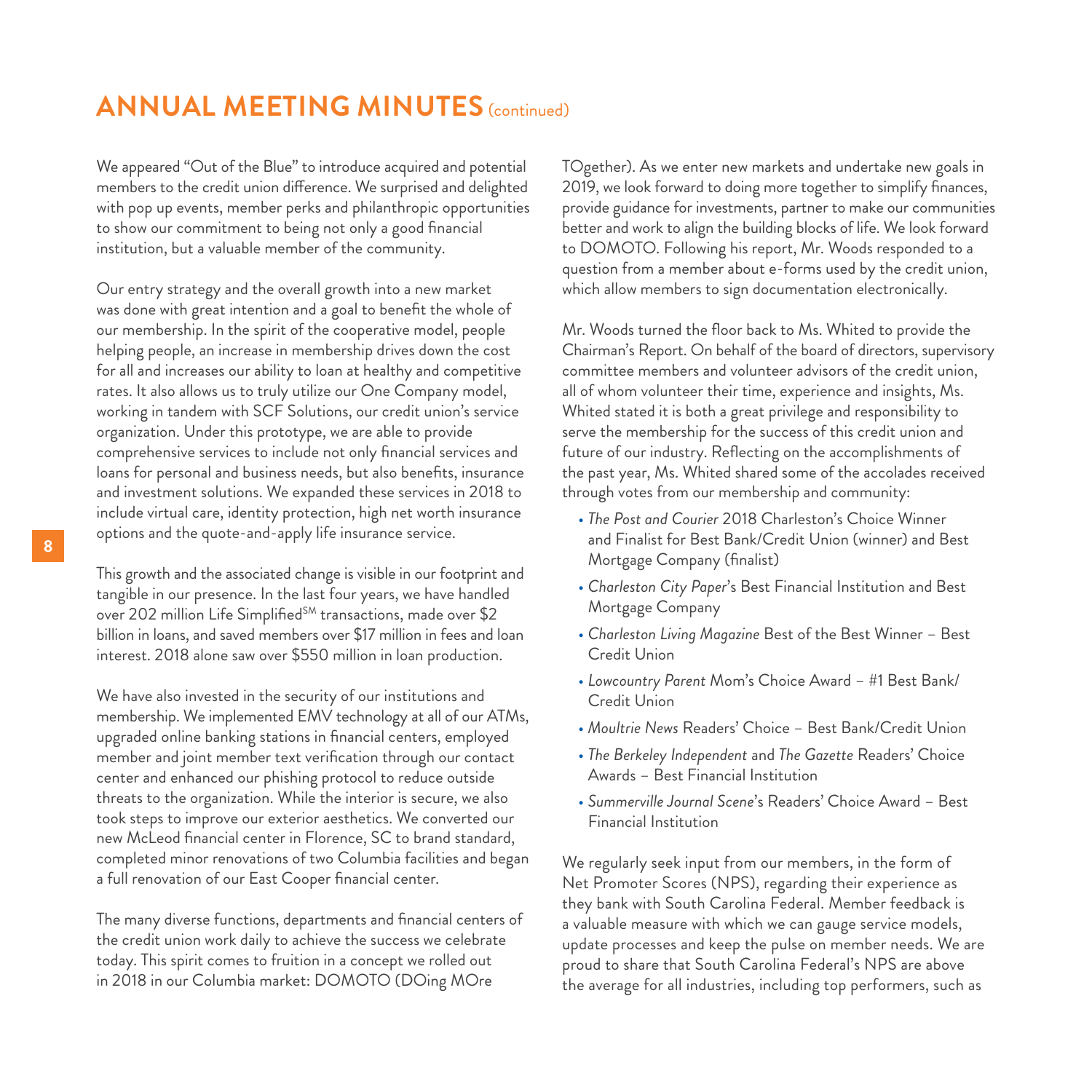# **ANNUAL MEETING MINUTES** (continued)

department stores and healthcare. Within the financial space, our NPS far surpass banks and are higher than the credit union benchmark. Scores on member interactions are among the best in the industry and call center interactions are best in class. In 2018, South Carolina Federal Credit Union also received the following designations:

- Sixth time Best Places to Work in South Carolina (third place ranking in the state)
- Third time Best Credit Union to Work for in the US (#1 in our asset size and #2 overall)
- Glassdoor Best Places to Work 11th place (out of 50 in the small/medium company category)
- Finalist for SC Branded Awards Health Initiative of the Year and Community Diversity Award

Ms. Whited said these designations are very impressive and much deserved nods to the continued effort and passion of the South Carolina Federal team. She congratulated the leadership and employees of South Carolina Federal Credit Union on a productive year and stated she looks forward to our continued dedication to the members we assist and essential products and services we provide. She then thanked her fellow board members, the management of South Carolina Federal, hard-working and dedicated staff and diverse membership.

There being no further business to discuss, Ms. Whited requested a motion to adjourn the meeting. Mr. Shaver moved that the meeting be adjourned, and Mr. Bolchoz seconded. Ms. Whited asked all in favor to say "aye." All board members said "aye," and with that, the meeting was declared adjourned at 2:33 p.m.

Respectfully submitted,

#### **RICHARD I. BUCKNER**

Secretary, Board of Directors

**MARY L. WHITED, CPA** Chairman, Board of Directors